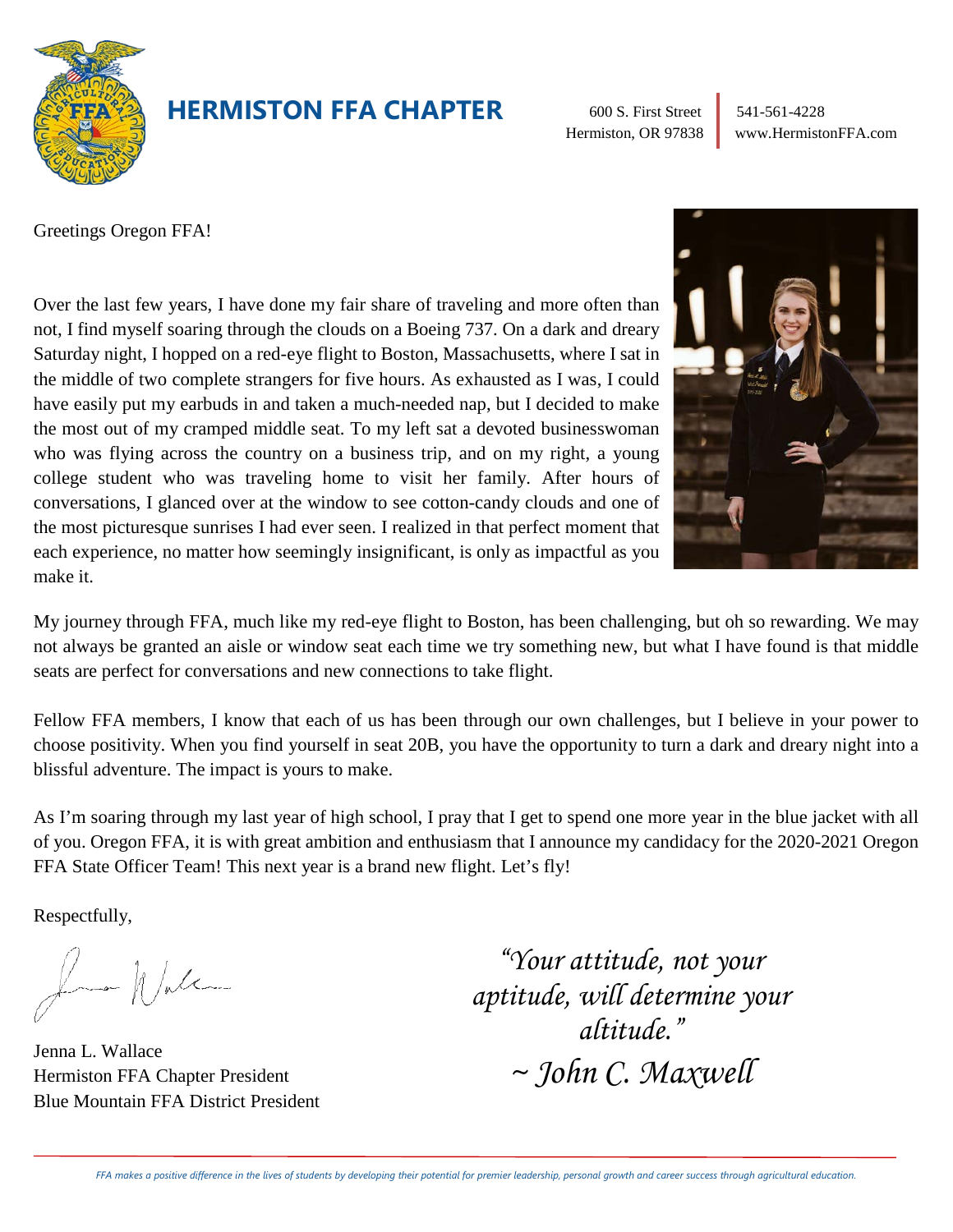## *Freshman*

2016-2017

#### **FFA**

*Degree Held:*

**Greenhand** 

*Office Held:*

- Greenhand Secretary *Activities & Awards:*
	- District Rituals CDE- 2nd
	- District Soils CDE-2nd
	- Greenhand Leadership **Conference**
	- **Blue Mountain District** Leadership Camp
	- General Knowledge CDE- 2nd
	- State Soils CDE
	- Parent Member Dessert-1st Creed, earned Greenhand degree
	- Alumni Auction
	- District Ag Sales CDE-1st
	- District Parli Pro CDE-1st
	- District Creed CDE- 2nd
	- Sectional Parli Pro CDE-4th
	- Sectional Creed CDE-1st
	- Chapter Banquet
	- Chapter Parent Member Dessert
	- Jolly for it All Award
	- District Convention
	- Football Concessions
	- Horse Sale Concessions
	- Greenhand Initiation
	- Ag in the Classroom
	- Steer & Heifer SAE

#### **Other**

- Honor Roll
- Milton-Freewater Junior Show
- Umatilla County Fair
- NW Farm Supply Steer Jackpot
- Desert Classic Jackpot
- Desert Storm Jackpot
- Northwest Regional Preview Jackpot
- Prime Time 4-H Junior Leader
- Hermiston High School Trapshooting Member
- 4-H Trapshooting Member
- NJAA Member



#### **FFA**

#### *Degree Held:*

- Chapter *Activities & Awards:*
	- District Soils CDE- 3rd
		- District Rituals CDE-3rd
	- Blue Mountain District Leadership Camp
	- General Knowledge CDE- 1st
	- Parent Member Dessert- Earned Chapter degree
	- Alumni Auction
	- District Ag Sales CDE-3rd
	- State Vet Science CDE-1st
	- State Ag Sales CDE-8th
	- District Parli Pro CDE-1st
	- District Soph. Speaking CDE- 2nd
	- Sectional Parli Pro CDE- 1st
	- Sectional Soph. Speaking CDE- 2nd
	- State Parli Pro CDE- 3rd
	- Washington Leadership Conference
	- Community Garden
	- Ag in the Classroom (3) times)
	- Football Concessions
	- Horse Sale Concessions
	- Steer & Heifer SAE
	- Christmas Wreath Fundraiser
	- Plant Sale
	- District Convention
	- Chapter Banquet
- **Other**
	- Honor Roll
	- Milton-Freewater Junior Show
	- Umatilla County Fair
	- 4-H & HHS Varsity Trapshooting Member
	- NJAA & WJAA Member
	- Camas Prairie League Shooter
	- Hermiston Winter League Shooter
	- Peer Tutor for Mrs. Brianna Gilman

# *Junior*

*Senior* 2019-2020

**State** 

*Activities & Awards:*

1st

2nd

**District** 

Dessert

**Other**

• Honor Roll • Internship with Ms. Shandie Britt • NJAA & WJAA Member

Leader

• Prime Time 4-H Junior

• Hermiston Gun Club Crab Feed Speaker

• District President Chapter President

• District Soils CDE- 1st • Greenhand Leadership Conference-

Participated as a DO • District Rituals CDE-

• Blue Mountain District Leadership Camp • General Knowledge CDE- 3rd

• National Food Science CDE- Gold

• Parent Member Dessert • Alumni Auction • District Ag Sales CDE-

Extemporaneous Speaking CDE- 1st • Chapter Parent Member

• Tulelake, CA Field Day Extemp Speaking- 1st • April, July, & January State Executive Meetings • Football Concessions • 6 FFA Meetings • Steer & Heifer SAE • Tri-Tip Fundraiser Participant at the International Production & Processing Expo in Atlanta, GA

• State Ag Sales CDE- 9th

**FFA** *Degree Held:*

*Office Held:*

2018-2019

#### **FFA**

#### *Degree Held:*

- **State**
- *Office Held:*
	- District Vice President
- Chapter President *Activities & Awards:*
	- District Soils CDE- 1st
		- Greenhand Leadership Conference- Participated as a DO
		- District Rituals CDE- 1st
		- **Blue Mountain District**
		- Leadership Camp • General Knowledge CDE-2nd
		- National Vet Science CDE- Silver
		- Parent Member Dessert
		- Alumni Auction
		- District Ag Sales CDE-2nd
		- State Ag Sales CDE- 6th
		- **Blue Mountain District** Convention
		- **District Parliamentary** Procedure CDE- 2nd
		- District Prepared Public Speaking CDE- 1st
		- Sectional Parliamentary Procedure CDE- 1st

• State Crops CDE- 3rd 10 FFA Meetings • Ag in the Classroom • Football Concessions Steer & Heifer SAE • Fall Activity: Corn Maze • Christmas Wreath Fundraiser

• Winter Activity: Hockey

National 4-H Livestock Skillathon in Louisville,

Peer tutor for Ms. Shandie

• 4-H & HHS Varsity Trapshooting Member • NJAA & WJAA Member • Prime Time 4-H Junior

1st

Game

KY

Leader

Britt

• Contestant for the

**Other**

• Sectional Prepared Public Speaking CDE- 4th • State Ag Issues CDE- 3rd **State Parliamentary** Procedure CDE- 4th State Food Science CDE-